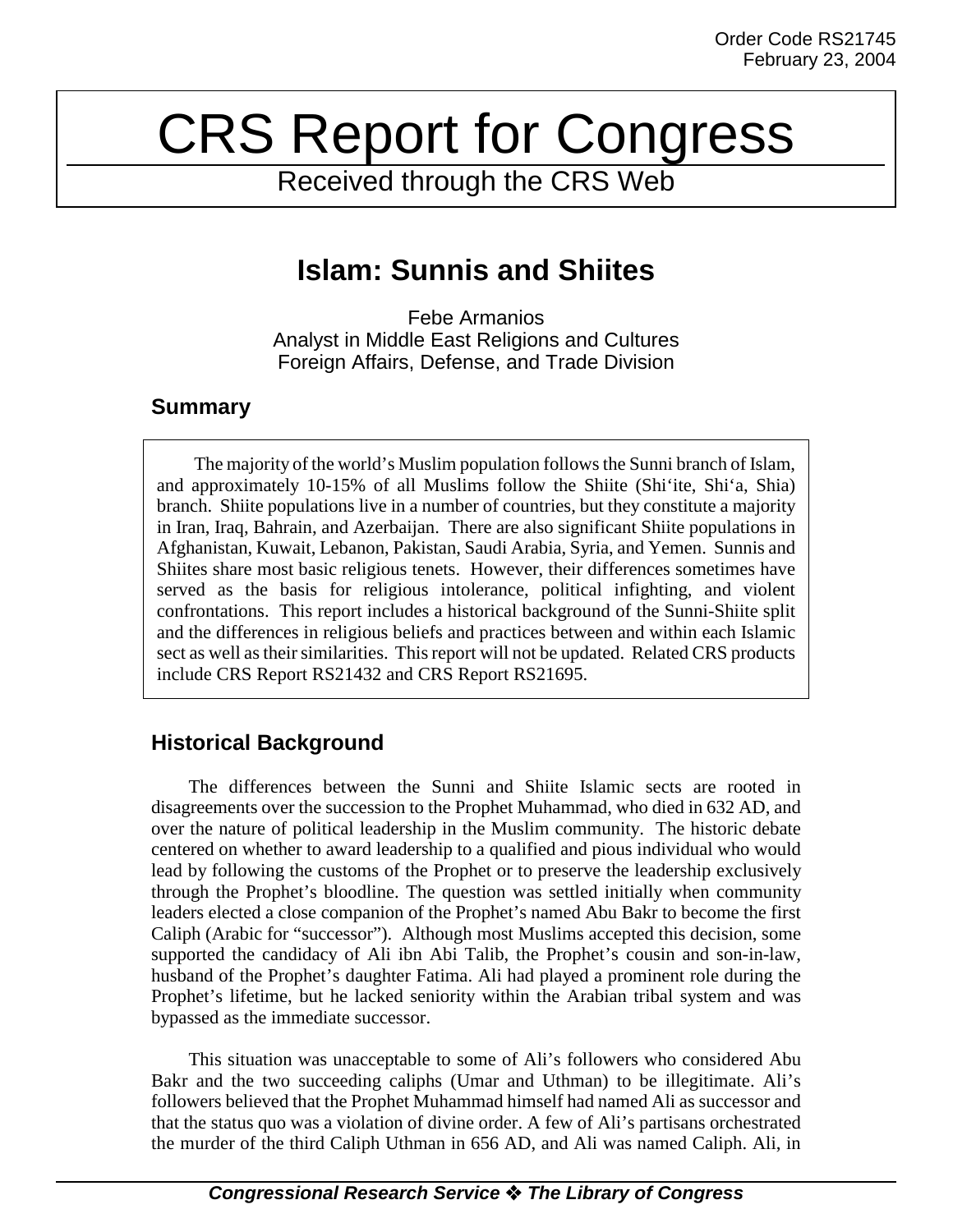turn, was assassinated in 661 AD, and his sons Hassan (ca. 670 AD) and Hussein (680 AD) died in battle against forces of the Sunni caliph. Those who supported Ali's ascendancy became later known as "Shi'a," a word stemming from the term "*shi'at* Ali," meaning "supporters" or "helpers of Ali." There were others who respected and accepted the legitimacy of his caliphate but opposed political succession based on bloodline to the Prophet. This group, who constituted the majority of Muslims, came to be known in time as "Sunni," meaning "followers of [the Prophet's] customs [*sunna*]." In theory, Sunnis believe that the leader (*imam*) of the Muslim community should be selected on the basis of communal consensus, on the existing political order, and on a leader's individual merits. This premise has been inconsistently practiced within the Sunni Muslim community throughout Islamic history. The caliphate declined as religious and political institution after the thirteenth century, although the term "caliph" continued to be used by some Muslim leaders until it was abolished in 1924 by Turkey's first President Mustafa Kemal Ataturk.

#### **Shiite Islam: Development and Basic Tenets**

Initially, the Shiite movement gained a wide following in areas that now include Iraq, Iran, Yemen, and parts of Central and South Asia. In most of the world, Shiites would continue as a minority. Today, according to some estimates, Shiite Islam is practiced among approximately 10% to 15% of the world's Muslim population.

**Leadership of the Community.** For Shiites, the first true leader of the Muslim community is Ali, who is considered an *imam*, a term used among Shiites not only to indicate leadership abilities but also to signify blood relations to the Prophet Muhammad. As Ali's descendants took over leadership of the Shiite community, the functions of an imam became more clearly defined. Each imam chose a successor and, according to Shiite beliefs, he passed down a type of spiritual knowledge to the next leader. Imams served as both spiritual and political leaders. But as Shiites increasingly lost their political battles with Sunni Muslim rulers, imams focused on developing a spirituality that would serve as the core of Shiite religious practices and beliefs. Shiites believe that when the line of imams descended from Ali ended religious leaders, known as *mujtahid*s, gained the right to interpret religious, mystical, and legal knowledge to the broader community. The most learned among these teachers are known as *ayatollah*s (lit. the "sign of God").

**Shiite Jurisprudence and Core Beliefs.** The basic sources for Islamic jurisprudence, be it Sunni or Shiite, are the Quran, the *sunna* (customs of the Prophet Muhammad) as relayed in the *hadith*s (sayings of the Prophet and his companions), *qiyas* (analogy), *ijma'* (consensus), and *ijtihad* (individual reasoning). The primary function of the learned religious leaders is the interpretation of Islamic law (*shari'a*). There are no codified laws in either Sunni or Shiite Islam. Rather, there are sources for the interpretation of law, and these sources are similar among Shiites and Sunnis. Shiite *hadith*s differ from Sunni *hadith*s, mainly in that they include the sayings of the Shiite imams who are considered to have been divinely inspired. Shiite legal interpretation, in contrast to Sunni interpretation, also allows more space for human reasoning.

Shiite religious practice centers around the remembrance of Ali's younger son, Hussein, who was martyred near the town of Karbala in Iraq by Sunni forces in 680. His death is commemorated each year on the tenth day of the Islamic month of Muharram in a somber and sometimes violent ritualistic remembrance known as "Ashura," marked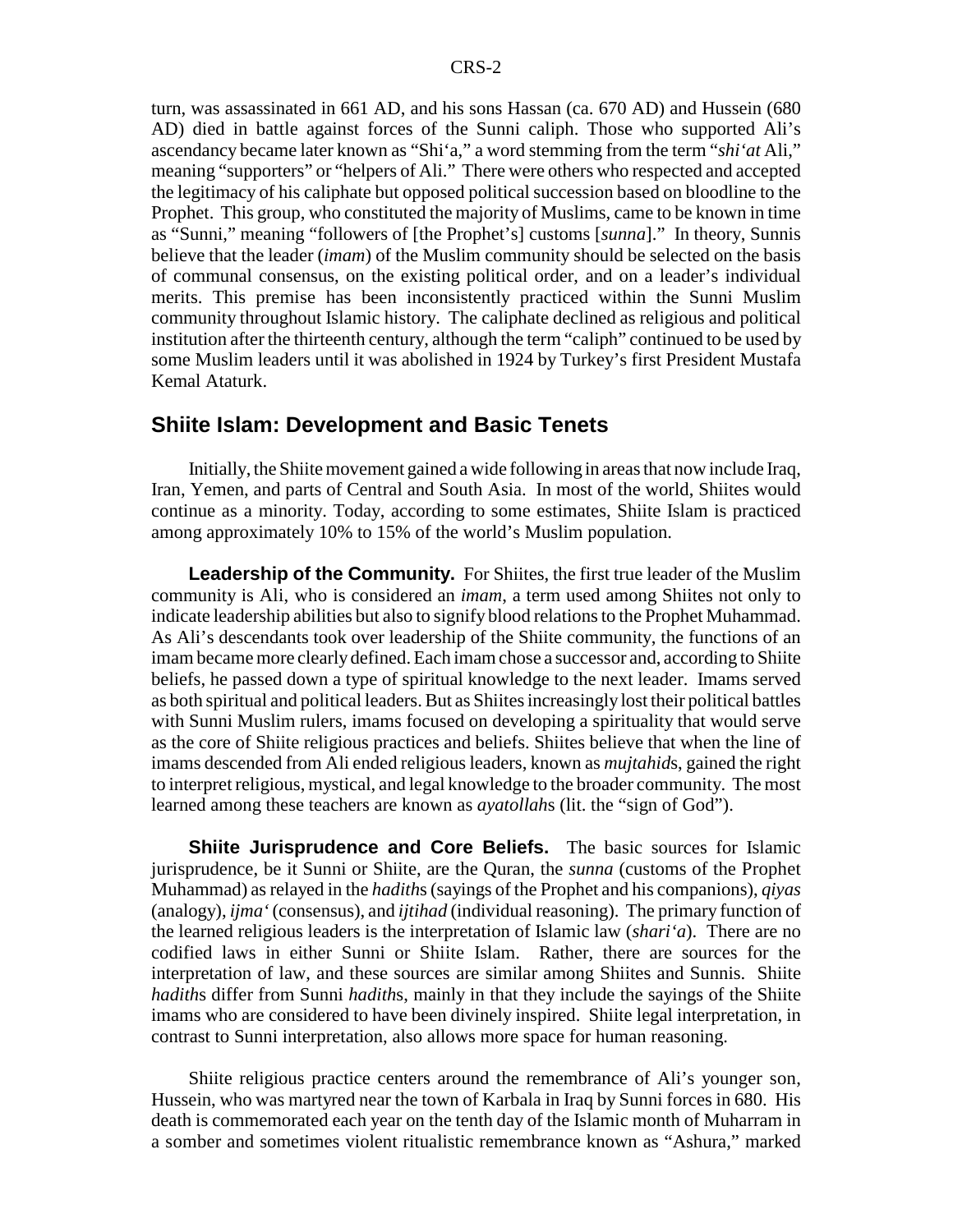among some Shiites by the ritual of self-flagellation. As a minority that was often persecuted by Sunnis, Shiites found solace in the Ashura ritual, the telling of the martyrdom of Hussein and the moral lessons to be learned from it, which reinforced Shiite religious traditions and practices.

**Twelver Shiism.** Twelver Shiism - the most common form of Shiism today - is pervasive in Iran, Iraq, Lebanon, and Bahrain. Twelvers accept a line of twelve infallible imams descendent from Ali and believe them to have been divinely appointed from birth. The twelve imams are viewed as harbors of the faith and as the designated interpreters of law and theology. Twelvers believe that the twelfth and last of these imams "disappeared" in the late ninth century. This "hidden imam" is expected to return some day to lead the community. Following the twelfth imam's disappearance, as one scholar notes, many Twelvers "chose to withdraw from politics and quietly await his coming."1 This is considered as the "pacifist" trend among Twlevers. In the twentieth century, when changes in the political landscape of the Middle East called to activism some groups in Lebanon and Iran, a new and competing "activist" trend found appeal among certain Twelver groups, typified by the late Iranian religious leader Ayatollah Khomeini.

**Ismaili or Sevener Shiism.** Although most Shiites agree on the basic premise that Ali was the first rightful imam, they disagree on his successors. The Ismailis, who are the second largest Shiite sect, broke off in the eighth century, recognizing only the first seven imams (the seventh was named Ismail, hence the names "Ismaili" and "Sevener"). Historically and at least until the sixteenth century, the Ismailis were far more disposed than the Twelvers to pursuing military and territorial power. In the past, they established powerful ruling states, which played significant roles in the development of Islamic history. Today, Ismailis are scattered throughout the world but are prominent in Afghanistan (under the Naderi clan), in India, and in Pakistan. There are also Ismaili communities in East and South Africa.

**Other Shiite Sects.** The **Zaydi**s, who acknowledge the first five imams and differ over the identity of the fifth, are a minority sect of Shiite Islam, mostly found in Yemen. The Zaydis reject the concepts of the imams' infallibility and of a "hidden imam." Other sects, such as the Alawites and Druzes, are generally considered to be derived from Shiite Islam, although some do not regard their adherents as Muslims. The **Alawite**s exist mostly in Syria and Lebanon. The Assad family that effectively has ruled Syria since 1971 are Alawite. For the most part, Alawites interpret the pillars (duties) of Islam as symbolic rather than applied, and they celebrate an eclectic group of Christian and Islamic holidays. Little more is known about this sect because most of its practices are secretive. In Turkey, the **Alevi**s are an offshoot group of Shiite Islam that has been often confused with Syrian Alawites or with other Shiite communities. Not much is known about their religious practices. Alevis are, for the most part, well-integrated into Turkish society, where they speak both Turkish and Kurdish. The **Druze** community, which is concentrated in Lebanon, Jordan, Syria, and Israel, was an eleventh-century offshoot of Ismaili Shiite Islam. Today, the Druze faith differs considerably from mainstream Shiite Islam. Most Druze practices are secretive and are kept among the elites of the community.

<sup>1</sup> Roy Parviz Mottahedeh, "Keeping the Shiites Straight," *Religion in the News* 6, no. 2 (2003). [http://www.trincoll.edu/depts/csrpl/RINVol6No2/Keeping%20the%20Shi'ites%20Straight.htm], visited on February 20, 2004.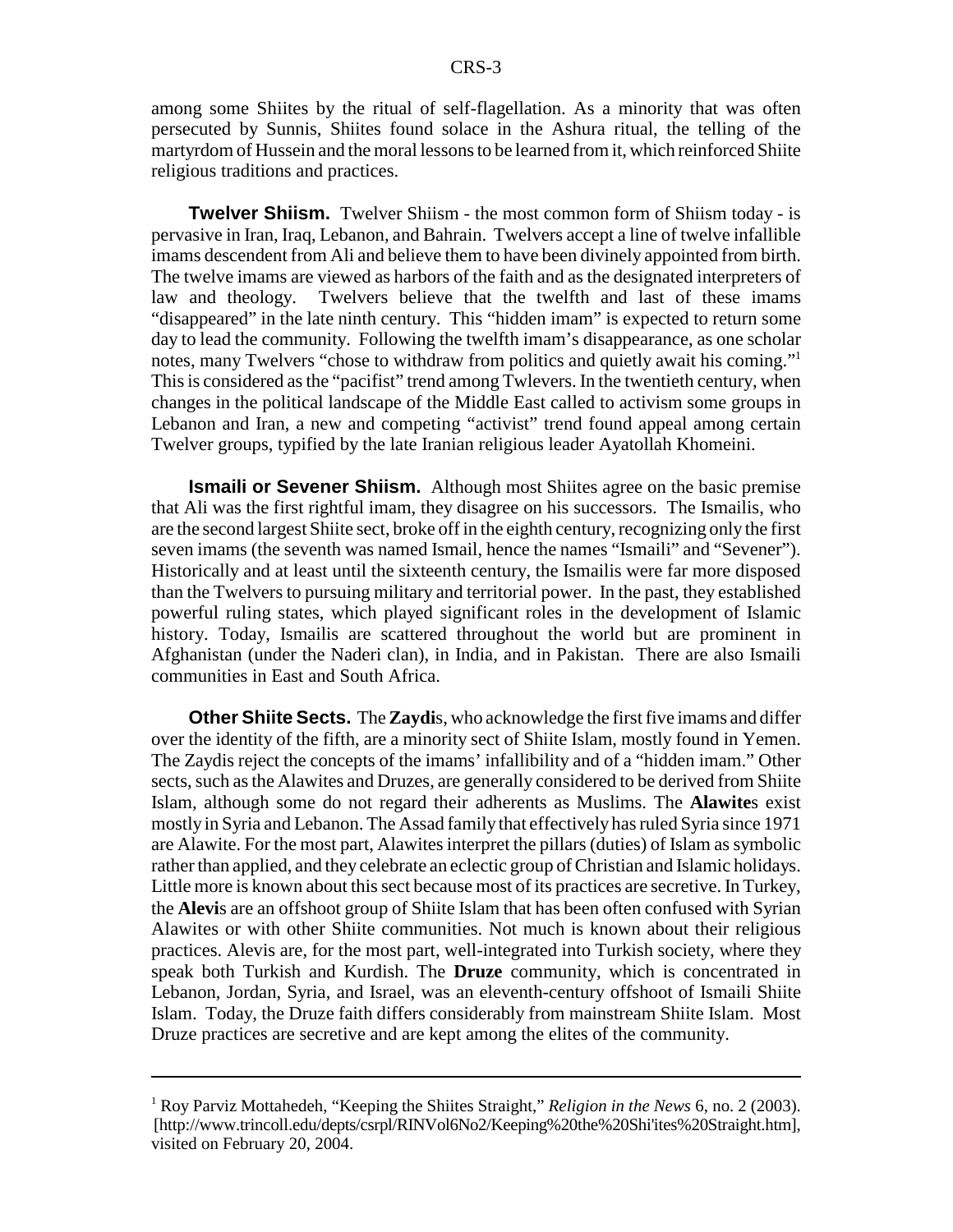#### **Sunni Islam: Development and Basic Tenets**

**Religious Practices and Beliefs.** The majority of Muslims today are Sunnis. They accept the first four Caliphs (including Ali) as the "rightly guided" rulers who followed the Prophet. They reject the belief that the subsequent Shiite imams are divinely inspired leaders who should be revered. Sunni Muslims do not bestow upon human beings the exalted status given only to prophets in the Quran, in contrast to the Shiite veneration of imams. Sunnis have a less elaborate and arguably less powerful religious hierarchy than Shiites. In contrast to Shiites, Sunni religious teachers historically have been under state control. At the same time, Sunni Islam tends to be more flexible in allowing lay persons to serve as prayer leaders and preachers. In their day-to-day practices, Sunnis and Shiites exhibit subtle differences in the performance of their obligatory prayers. Both groups share a similar understanding of basic Islamic beliefs.

**Islamic Law.** Within Sunni Islam, there are four schools of jurisprudence that offer alternative interpretations of legal decisions affecting the lives of Muslim believers. Traditionally, the study of law was done at the Islamic educational institutions known as *madrasa*s.2 The four schools of jurisprudence rely mostly on analogy as a way to formulate legal rulings, and they also give different weight to the sayings of the Prophet and his companions (*hadith*s) within their decisions. In some secular countries, such as Turkey, the opinions issued by religious scholars represent moral and social guidelines for how Muslims should practice their religion and are not considered legally binding.

The four legal schools, which vary on certain issues from strict to broad legal interpretations, are the (1) **Hanafi**: this is the oldest school of law. It was founded in Iraq by Abu Hanifa (d. 767 AD). It is prevalent in Turkey, Central Asia, the Balkans, Iraq, Syria, Lebanon, Jordan, Afghanistan, Pakistan, India, and Bangladesh; (2) **Maliki**: this was founded in the Arabian Peninsula by Malik ibn Anas (d. 795 AD). It is prevalent in North Africa, Mauritania, Kuwait, and Bahrain; (3) **Shaf'i**: this school was founded by Muhammad ibn Idris al-Shafi'i (d. 819 AD). It is prevalent in Egypt, Sudan, Ethiopia, Somalia, parts of Yemen, Indonesia, and Malaysia; and (4) **Hanbali**: this was founded by Ahmad Hanbal (d. 855). It is prevalent in Saudi Arabia, Qatar, parts of Oman, and the United Arab Emirates.

**Sectarian Divisions.** Sunni Islam has had less prominent sectarian divisions than Shiite Islam. The **Ibadi** sect, which is centered mostly in Oman, East Africa, and in parts of Algeria, Libya, and Tunisia, has been sometimes misrepresented as a Sunni sect. While, in general, the Ibadi religious and political dogma resembles basic Sunni doctrine, the Ibadis are neither Sunni nor Shiite. The Ibadis believe strongly in the existence of a righteous and just Muslim society. They argue that the Muslim leader should be chosen for his knowledge and piety, without regard to race or lineage, and that he should be selected by the leaders of the community.

The Sunni puritanical movement called "**Wahhabism**" has become well-known in recent years and is arguably the most pervasive revivalist movement in the Islamic world. This movement, founded in Arabia by the scholar Muhammad ibn Abd al-Wahhab

<sup>2</sup> See CRS Report RS21654, *Islamic Religious Schools, or Madrasas: Background*, by Febe Armanios.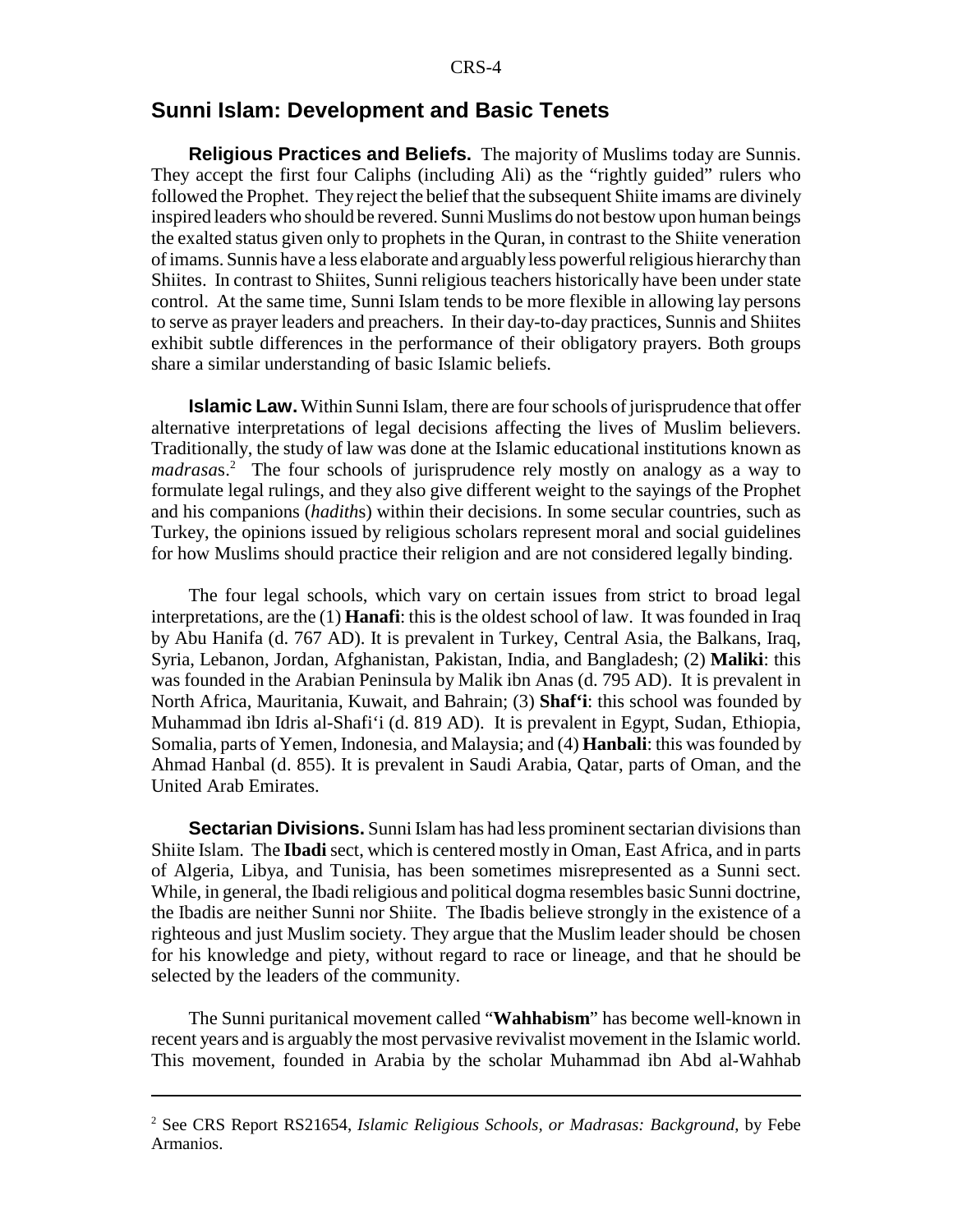(1703-1791 AD), is considered to be an offshoot of the Hanbali school of law. Unlike other schools of law, which usually relied on scholarly interpretations of religious texts, Hanbali followers tended to apply the Quran and the *hadith* in a literal way. In the same vein, Abd al-Wahhab encouraged a return to the pure and orthodox practice of the "fundamentals" of Islam, as embodied in the Quran and in the life of the Prophet Muhammad. In the eighteenth century, Muhammad ibn Saud, founder of the modern-day Saudi dynasty, formed an alliance with Abd al-Wahhab as he began the process of unifying disparate tribes in the Arabian Peninsula. From that point forward, there has been a close relationship between the Saudi ruling family and the Wahhabi religious establishment. The most conservative interpretations of Wahhabi Islam view Shiites and other non-Wahhabi Muslims as dissident heretics.3

#### **Shared Beliefs and Practice**

**Core Beliefs.** Although there are considerable differences between Sunni and Shiite Islam, the two Islamic sects share common traditions, beliefs, and doctrines. All Muslims believe that the Prophet Muhammad was the messenger of Allah (the Arabic word for God). All believe that they must abide by the revelations given to the Prophet by Allah (as recorded in the Quran) and by the *hadith*. The concepts of piety, striving for goodness, and social justice are fundamental to Islamic belief and practice. Additionally, all Muslims are expected to live in accordance to the five pillars of their faith: (1) *shahada* - recital of the creed "There is no God but Allah, and Muhammad is His Prophet"; (2) *salat* - five obligatory prayers in a day; (3) *zakat* - giving alms to the poor; (4) *sawm* - fasting from sunrise to sunset during the month of Ramadan; and (5) *hajj* making a pilgrimage to Mecca once during a lifetime if one is physically and financially able.

**Popular Religion and Sufism.** Sufism has sometimes been mistaken for being an Islamic "sect," but the practices of Sufism transcend, in many ways, the sectarian divisions of Sunni and Shiite Islam. "Sufism" can be described as a way of practicing Islam. It is a term used loosely to refer to numerous mystical orders, which generally teach that through mystical practices, a Muslim may seek an understanding of the divine and a personal experience with God. Because of its accommodative teachings, Sufism also served as a vehicle for Muslims to accept the basic tenets of both Shiite and Sunni Islam. For instance, many Sufis value Ali's prominence and unique virtues as espoused by Shiite Islam without rejecting the first three Sunni Muslim Caliphs. Historically, most Sufi groups have been flexible in accommodating local non-Muslim practices and customs wherever Islam has spread. This flexibility has led to the persecution of Sufis by some orthodox Islamic establishments who view Sufi practice as heretical.

Although Sunni Islamic doctrines frown upon the idea of human beings possessing intercessory powers, Sufism has contributed to the spread of popular religious practices by promoting the veneration of pious individuals and holy shrines in many parts of the Islamic world. Sufism has sometimes been represented as a strictly pacifist and apolitical form of Islam and, in recent years, has been offered by some groups as a moderate alternative to the puritanical Wahhabi doctrine. Some Sufi groups, however, are not

<sup>3</sup> See CRS Report RS21695, *The Islamic Traditions of Wahhabism and Salafiyya*, by Febe Armanios.